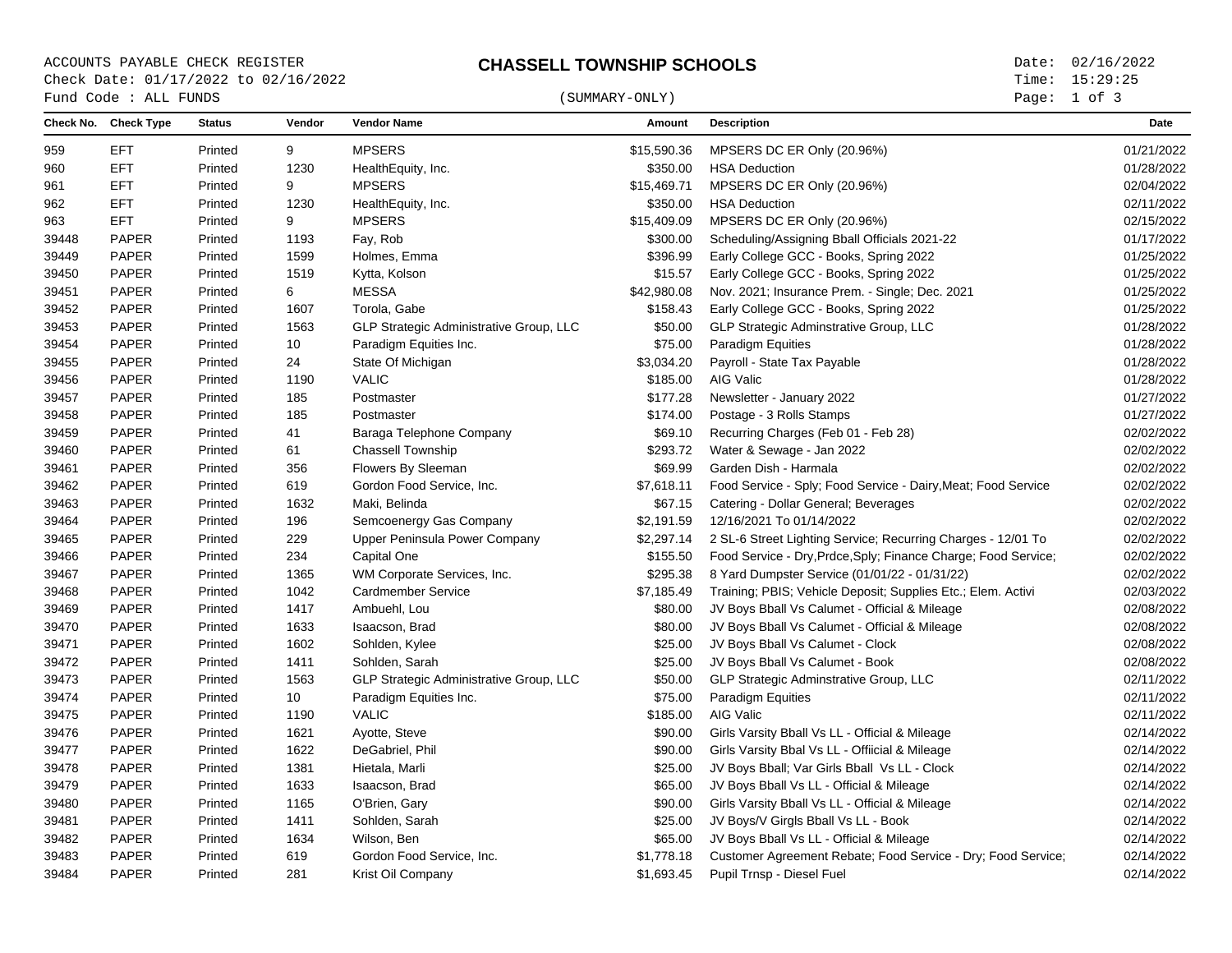# ACCOUNTS PAYABLE CHECK REGISTER<br>
C**HASSELL TOWNSHIP SCHOOLS**<br>
Check Date: 01/17/2022 to 02/16/2022<br>
Time: 15:29:25 Check Date: 01/17/2022 to 02/16/2022

## $\begin{array}{cccc}\n\texttt{Fund Code : ALL FUNDS}\n\end{array}\n\tag{SUMMARY-ONLY}$

Page: 2 of 3

|                     | Check No. Check Type | <b>Status</b> | Vendor    | <b>Vendor Name</b>                    | Amount      | <b>Description</b>                                           | Date       |
|---------------------|----------------------|---------------|-----------|---------------------------------------|-------------|--------------------------------------------------------------|------------|
| 39485               | <b>PAPER</b>         | Printed       | 229       | Upper Peninsula Power Company         | \$2,676.80  | Recurring Charges - 01/01 To 01/31                           | 02/14/2022 |
| 39486               | PAPER                | Printed       | 1365      | WM Corporate Services, Inc.           | \$292.12    | 8 Yard Dumpster Service (02/01/22 - 02/28/22)                | 02/14/2022 |
| 39487               | <b>PAPER</b>         | Printed       | 1635      | B & G Foods, Inc.                     | \$411.00    | Ortega Cheese Dispenser                                      | 02/15/2022 |
| 39488               | <b>PAPER</b>         | Printed       | 61        | Chassell Township                     | \$410.76    | Water & Sewage - Feb 2022                                    | 02/15/2022 |
| 39489               | <b>PAPER</b>         | Printed       | 619       | Gordon Food Service, Inc.             | \$2,435.15  | Food Service - Frzn, Dry, Dairy, Meat, Sply                  | 02/15/2022 |
| 39490               | <b>PAPER</b>         | Printed       | 1637      | Allen, Diane                          | \$271.00    | <b>Fundraiser Donation</b>                                   | 02/16/2022 |
| 39491               | <b>PAPER</b>         | Printed       | 1077      | American Welding & Gas, Inc.          | \$244.99    | Small Engines/CTE - 75% Argon 25% Carbon Dioxide; Small Engi | 02/16/2022 |
| 39492               | <b>PAPER</b>         | Printed       | 30        | Badger Sporting Goods Co., Inc.       | \$2,009.27  | Women's Basketball Uniforms - White                          | 02/16/2022 |
| 39493               | PAPER                | Printed       | 42        | C.C.I.S.D.                            | \$6,067.38  | REMC SupportNet 2021-22 Quarter 3; Monthly VoIP Phone Servic | 02/16/2022 |
| 39494               | PAPER                | Printed       | 525       | CDW Government, Inc.                  | \$224.77    | Ereplacement Lamps - Elp-Lp60                                | 02/16/2022 |
| 39495               | <b>PAPER</b>         | Printed       | 662       | Central Michigan Paper                | \$1,410.00  | One Pallet - 40 Cs - Ltr Size Copy Paper                     | 02/16/2022 |
| 39496               | <b>PAPER</b>         | Printed       | 128       | <b>DFA Dairy Brands</b>               | \$1,251.91  | Food Service - Dairy                                         | 02/16/2022 |
| 39497               | <b>PAPER</b>         | Printed       | 865       | Designotype Printers, Inc.            | \$1,285.00  | Dec/Jan Newsletter                                           | 02/16/2022 |
| 39498               | <b>PAPER</b>         | Printed       | 80        | Dollar Bay-Tamarack City Area Schools | \$268.45    | Bolts/Panther XC Meet (9/23/21) - Shared Cost                | 02/16/2022 |
| 39499               | PAPER                | Printed       | 1054      | DP Construction Inc.                  | \$3,748.75  | Snow Removal: 11/29/21 To 12/29/21; Snow Removal: 1/5/2022   | 02/16/2022 |
| 39500               | <b>PAPER</b>         | Printed       | 92        | Erickson Feed & Seed                  | \$30.95     | PBIS Activity - 50# Black Sunflower Seed                     | 02/16/2022 |
| 39501               | <b>PAPER</b>         | Printed       | 356       | Flowers By Sleeman                    | \$66.99     | Garden Dish - Wakeham                                        | 02/16/2022 |
| 39502               | <b>PAPER</b>         | Printed       | 102       | <b>Gitzen Company</b>                 | \$845.31    | Custodial - 12475 Retain TP, Facial Tissue; Custodial - 7850 | 02/16/2022 |
| 39503               | <b>PAPER</b>         | Printed       | 672       | <b>Good Times Music</b>               | \$19.00     | H.S. Band - Clarinet Reeds (3.0 & 3.5)                       | 02/16/2022 |
| 39504               | PAPER                | Printed       | 619       | Gordon Food Service, Inc.             | \$55.42     | Food Service - Dry                                           | 02/16/2022 |
| 39505               | <b>PAPER</b>         | Printed       | 125       | J.W. Pepper & Sons, Inc.              | \$171.90    | H.S. Band - Celestial Osyssey Score; H.S. Band - Music; H.S. | 02/16/2022 |
| 39506               | PAPER                | Printed       | 131       | Jostens, Inc.                         | \$154.48    | Class Of 2022 - Diploma's (18 Ea)                            | 02/16/2022 |
| 39507               | <b>PAPER</b>         | Printed       | 1223      | KEDA - Kew Economic Dev Alliance      | \$300.00    | 2022 KEDA Membership Support                                 | 02/16/2022 |
| 39508               | <b>PAPER</b>         | Printed       | 538       | Lamers Bus Lines, Inc.                | \$20,377.52 | Daily Routes (2021-22) - Nov 2021 (20 Days); Daily Routes (  | 02/16/2022 |
| 39509               | <b>PAPER</b>         | Printed       | 1636      | Level Data                            | \$306.00    | State Data Validation Suite (2/1/22-1/31/23)                 | 02/16/2022 |
| 39510               | <b>PAPER</b>         | Printed       | 165       | NEOLA. Inc.                           | \$1,295.00  | Continuing Update Service - Vol. 36; No. 2                   | 02/16/2022 |
| 39511               | <b>PAPER</b>         | Printed       | 921       | Northern Hardwoods Lumber LLC         | \$2,024.31  | H.S. Shop - White Ash, Hard Maple, Red Oak                   | 02/16/2022 |
| 39512               | <b>PAPER</b>         | Printed       | 330       | Northland Lawn Sport & Equipment      | \$2,102.79  | Lawn Tractor - Labor; Front Axle Seal Leaking; Rear Hsing; L | 02/16/2022 |
| 39513               | PAPER                | Printed       | 539       | Office Planning Group, Inc., The      | \$420.68    | Jan Mntnce - 4 Copiers (12/27-1/26)                          | 02/16/2022 |
| 39514               | <b>PAPER</b>         | Printed       | 891       | OpusWeb.Com                           | \$150.00    | Monthly Web Contract Fee - Feb 2022                          | 02/16/2022 |
| 39515               | PAPER                | Printed       | 186       | <b>Quill Corporation</b>              | \$932.05    | General Supplies - Construction Paper; Admin Office - Printe | 02/16/2022 |
| 39516               | <b>PAPER</b>         | Printed       | 415       | R.C. Mechanical, Inc.                 | \$1,009.60  | Boiler Room - Classroom Overheating; Boiler Lockdwn (10/25/2 | 02/16/2022 |
| 39517               | <b>PAPER</b>         | Printed       | 187       | Range Telecommunications              | \$30.00     | VHF Trunking Service - Bus Radio Base Station (2 Ea)         | 02/16/2022 |
| 39518               | PAPER                | Printed       | 194       | School Specialty, LLC                 | \$464.48    | General Supplies; General Sply - 2 Pkt Folders; H.S. Science | 02/16/2022 |
| 39519               | <b>PAPER</b>         | Printed       | 215       | Thrun Law Firm, P.C.                  | \$2,500.00  | Annual Retainer Fee - Professioanl Sryces                    | 02/16/2022 |
| 39520               | PAPER                | Printed       | 1254      | U.P. Janitorial Services, Inc.        | \$6,840.00  | Dayshift - Jan. 2022 (19 Days); Nightshift (19 Nights)       | 02/16/2022 |
| 39521               | <b>PAPER</b>         | Printed       | 233       | Vollwerth & Baroni Companies          | \$235.40    | Food Service - Meat                                          | 02/16/2022 |
| <b>GRAND TOTAL:</b> |                      |               | 79 checks |                                       |             | \$182,739.74                                                 |            |